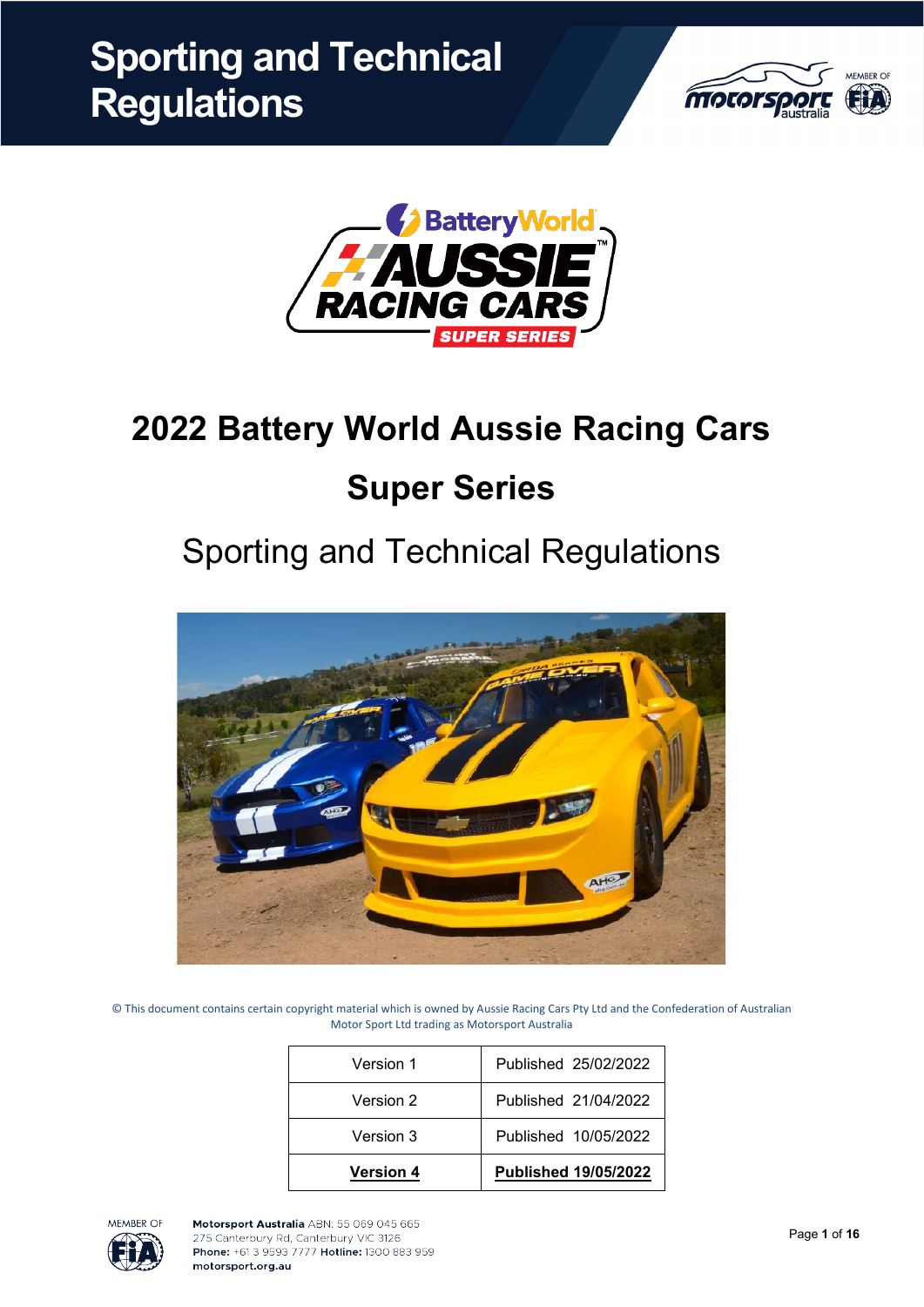

A capitalised and italicised word in this document is defined in the FIA International Sporting Code (*Code*), the National Competition Rules (*NCR*), including their Appendices or Attachment A of this document.

Any HEADING is for reference only and has no regulatory effect.

|                |      | 2022 Battery World Aussie Racing Cars Super Series<br><b>Sporting Regulations</b> |                |
|----------------|------|-----------------------------------------------------------------------------------|----------------|
| 1              |      | <b>TITLE and JURISDICTION</b>                                                     | 4              |
|                | 1.1  | <b>Title</b>                                                                      | 4              |
|                | 1.2  | Authority / Jurisdiction                                                          | 4              |
| $\overline{2}$ |      | <b>ADMINISTRATION</b>                                                             | 4              |
|                | 2.1  | Personnel                                                                         | 4              |
| 3              |      | <b>COMPETITOR ELIGIBILITY</b>                                                     | 4              |
| 4              |      | <b>AUTOMOBILE ELIGIBILITY</b>                                                     | 5              |
|                | 4.1  | <b>Replacement Automobiles</b>                                                    | 5              |
| 5              |      | <b>DRIVER ELIGIBILITY</b>                                                         | 5              |
|                | 5.1  | <b>Team Classification</b>                                                        | 5              |
|                | 5.2  | <b>Substitute Drivers</b>                                                         | 5              |
| 6              |      | <b>SERIES ROUNDS / REGISTRATION</b>                                               | 5              |
| 7              |      | <b>SERIES CALENDAR</b>                                                            | 6              |
| 8              |      | <b>ROUND FORMAT</b>                                                               | 6              |
|                | 8.1  | <b>Round Format</b>                                                               | 6              |
|                | 8.2  | Variations to Timetable                                                           | 6              |
| 9              |      | <b>GRID DETERMINATION</b>                                                         | 6              |
|                | 9.1  | Races 1 & 2                                                                       | 6              |
|                | 9.2  | Race 3                                                                            | 6              |
|                | 9.3  | Race 4                                                                            | 6              |
| 10             |      | <b>START PROCEDURE</b>                                                            | 7              |
| 11             |      | <b>AWARDS and POINTSCORE</b>                                                      | $\overline{7}$ |
|                | 11.1 | <b>Prizes and Trophies</b>                                                        | 7              |
|                | 11.2 | Series Pointscore                                                                 | $\overline{7}$ |
|                | 11.3 | <b>Masters Cup</b>                                                                | 8              |
|                | 11.4 | Gold Cup                                                                          | 8              |
|                | 11.5 | <b>Penalty Points</b>                                                             | 8              |
| 12             |      | <b>EVENT OPERATIONS</b>                                                           | 9              |
|                | 12.1 | Series Registration and Entry                                                     | 9              |
|                | 12.2 | <b>Driver Briefings</b>                                                           | 9              |
|                | 12.3 | Parc Fermé                                                                        | 9              |
|                | 12.4 | Practice                                                                          | 9              |
|                | 12.5 | Qualifying                                                                        | 9              |
|                | 12.6 | Pit Lane                                                                          | 9              |
|                | 12.7 | Removal of Automobiles from the Circuit                                           | 10             |
|                | 12.8 | Safety Car                                                                        | 10             |
| 13             |      | <b>TYRES</b>                                                                      | 10             |
| 14             |      | <b>FUEL</b>                                                                       | 11             |
| 15             |      | <b>AUTOMOBILE MARKINGS</b>                                                        | 11             |
|                | 15.1 | Automobile Markings and Series Identification                                     | 11             |
|                | 15.2 | Sponsor Signage                                                                   | 11             |
|                | 15.3 | <b>Competition Numbers</b>                                                        | 12             |
| 16             |      | <b>IN-CAR CAMERAS</b>                                                             | 12             |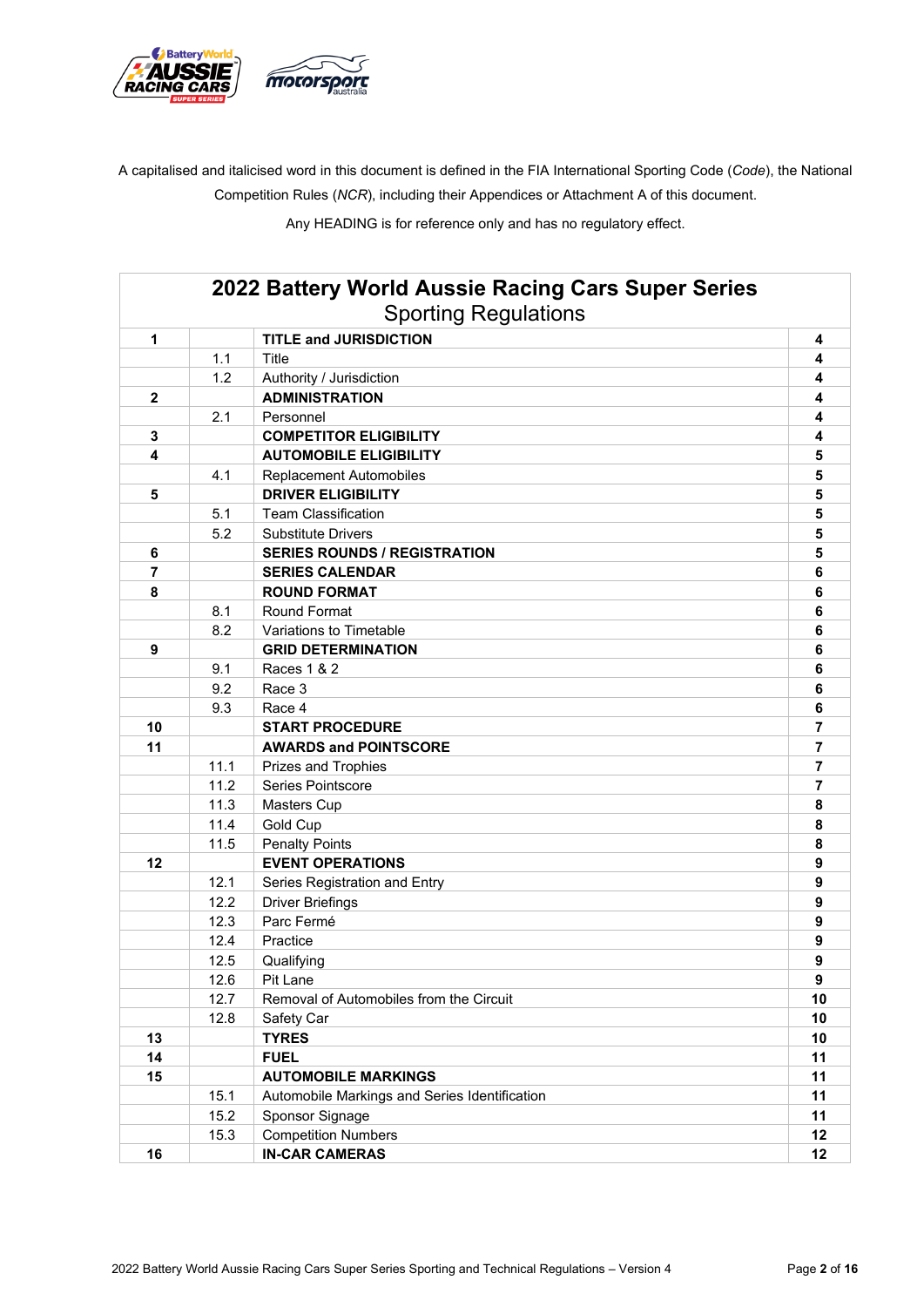

|              |                                            | 2022 Battery World Aussie Racing Cars Super Series<br><b>Technical Regulations</b> |    |
|--------------|--------------------------------------------|------------------------------------------------------------------------------------|----|
| 1            |                                            | <b>GENERAL</b>                                                                     | 13 |
| $\mathbf{2}$ |                                            | <b>COMPLIANCE</b>                                                                  | 13 |
| 3            |                                            | <b>ENGINE AND TRANSMISSION</b>                                                     | 13 |
|              | 3.1                                        | Ignition Systems                                                                   | 13 |
|              | 3.2                                        | Carburettors                                                                       | 14 |
|              | 3.3                                        | Non Genuine Parts                                                                  | 14 |
|              | Engine Reconditioning and Servicing<br>3.4 |                                                                                    | 14 |
| 4            |                                            | <b>REAR AXLE AND FINAL DRIVE</b>                                                   | 14 |
| 5            |                                            | <b>SUSPENSION ADJUSTMENTS</b>                                                      | 14 |
| 6            |                                            | <b>ELECTRICAL</b>                                                                  | 14 |
| 7            |                                            | <b>DATA LOGGING</b>                                                                | 14 |
| 8            |                                            | <b>REPAIRS</b>                                                                     | 14 |
| 9            |                                            | <b>BRAKES</b>                                                                      | 15 |
|              | 9.1                                        | <b>Brake Pads</b>                                                                  | 15 |
|              | 9.2                                        | <b>Brake Rotors</b>                                                                | 15 |
|              | 9.3<br>Adjustable Brake Bias               |                                                                                    | 15 |
| 10           |                                            | <b>MINIMUM WEIGHT</b>                                                              | 15 |
|              |                                            | <b>ATTACHMENT A - Definitions</b>                                                  | 16 |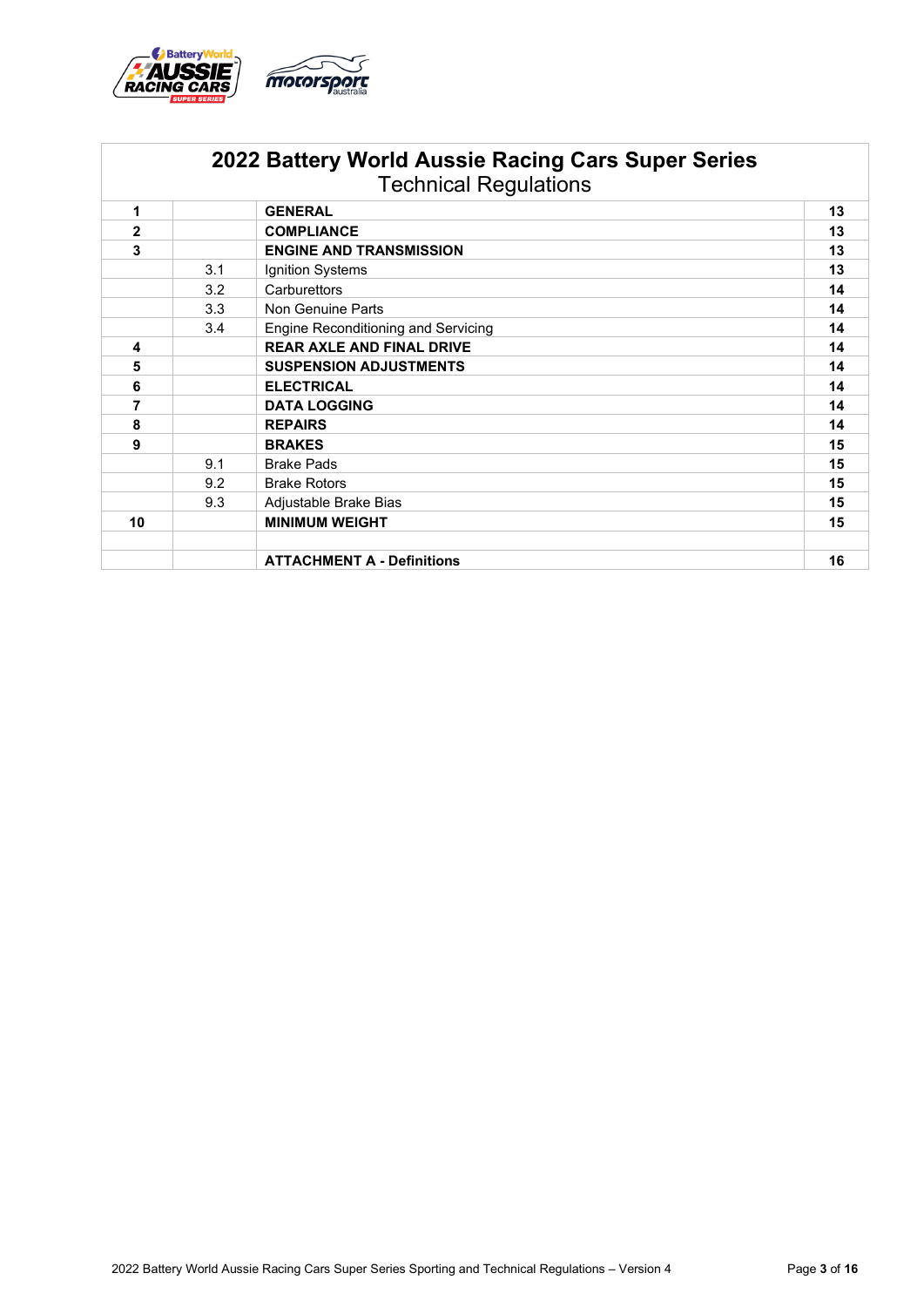

# **2022 Battery World Aussie Racing Cars Super Series**

Sporting Regulations

## **1 TITLE and JURISDICTION**

#### **1.1 Title**

This *Series* will only be known as and referred to as the "2022 Battery World Aussie Racing Cars Super Series".

#### **1.2 Authority / Jurisdiction**

- (a) Each *Round* in the 2022 Battery World Aussie Racing Cars Super Series (*Series*) will be held in accordance with the FIA International Sporting Code including Appendices; the National Competition Rules (*NCR*) and Circuit Race Standing Regulations (*CRSR*) of *Motorsport Australia*; the Sporting and Technical Regulations issued for this *Series* by *Motorsport Australia*; *Supplementary Regulations* issued by the *Organiser* for each *Round*; Bulletins issued by the Stewards and any Driver Briefing Notes and instructions issued by the Race Director or the Clerk of the Course at an *Event* and the individual contract that a *Competitor* holds with *ARC* (the Category Agreements).
- (b) This *Series* has been sanctioned by *Motorsport Australia* as an Authorised Series.
- (c) The Category and *Series* owner is Aussie Racing Cars Pty Ltd (ABN 50 094 079 071) Contact Details: Ph. 07 5519 3999

Email. race@aussieracingcars.com.au

(d) *Motorsport Australia* confirms the rights of Aussie Racing Cars Pty Ltd (*ARC*) as owners of the category and confirms *ARC's* position as the Category Manager (*CM*) for this *Series*.

## **2 ADMINISTRATION**

#### **2.1 Personnel**

(a) The following personnel have been appointed to the *Series* by *Motorsport Australia* and/or the *CM* and have the authority to administer the various aspects of these regulations as detailed in the *CRSR*.

| (i)  | Race Director (RD)             | lan Mayberry             |
|------|--------------------------------|--------------------------|
| (ii) | Technical Delegate (TD)        | <b>Phillip Wilkinson</b> |
|      | (iii) Technical Support $(TS)$ | Brenden McLean           |
| (iv) | Category Administrator (CA)    | <b>Brad Ward</b>         |

(b) All enquiries about any aspect of the Category or *Series* must be directed to the *CM*.

## **3 COMPETITOR ELIGIBILITY**

(a) To be eligible to compete in the *Series*, each *Competitor* must hold a current Motorsport Australia Competitor Licence and a current Category and Car Ownership Agreement "the Category Agreement" with *ARC* and the ARC Code of Conduct Agreement "ARC Code of Conduct".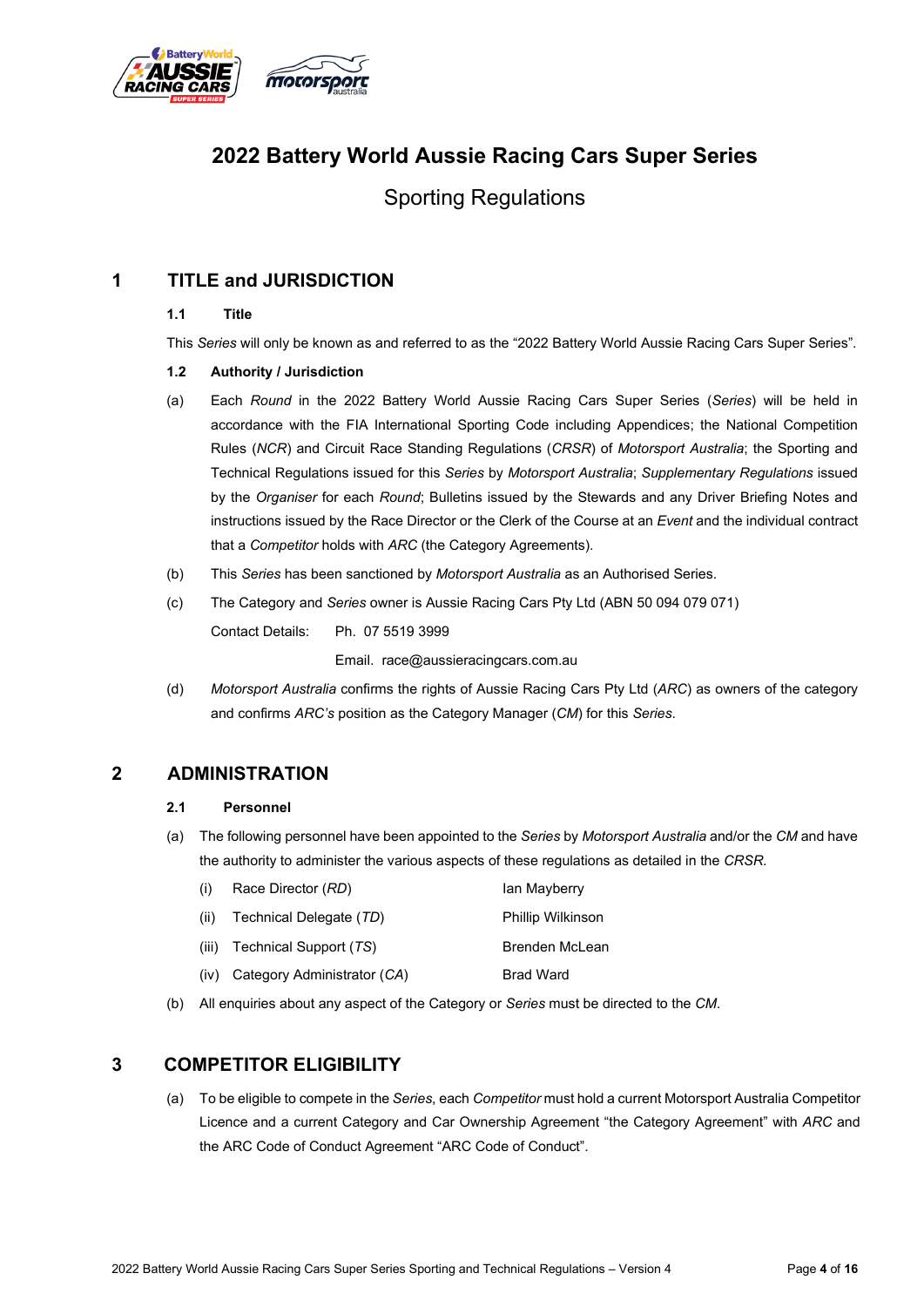

(b) Each *Competitor's* eligibility for the *Series* is contingent on compliance of the *Competitor* (*Automobile* owner) with the terms of their Category Agreement and the ARC Code of Conduct. If the Category Agreement is terminated or withdrawn for whatever reason or the ARC Code of Conduct is breached, the *Competitor's* entry in the *Series* is also subject to withdrawal at the *CM's* ultimate discretion.

## **4 AUTOMOBILE ELIGIBILITY**

Each *Automobile* must comply with the requirements of the 2022 Battery World Aussie Racing Cars Super Series Technical Regulations and be registered with the *CM* to be eligible to compete in the *Series*.

#### **4.1 Replacement Automobile**

An *Automobile* that has entered to compete at that *Round* may only be replaced with the express permission of the *CM*.

## **5 DRIVER ELIGIBILITY**

- (a) To be eligible to compete in the *Series*, each *Driver* must be a minimum of 15 years of age and hold a current Motorsport Australia Circuit Licence with a Provisional endorsement or higher and be registered with the *CM*.
- (b) To be eligible to compete in any *Round* conducted at Mt Panorama, Bathurst, a *Driver* must hold a current Motorsport Australia Circuit Licence without a Provisional endorsement or higher.

#### **5.1 Team Classification**

- (a) Prior to entering the *Series*, a *Competitor* may register with the *CM* as a Two Driver Team which enables 2 *Drivers* to be awarded *Series* points for competing in the same *Automobile* under the following conditions:
	- (i) The names of the *Drivers* must be registered with the *CM* prior to the scheduled commencement of the *Series*.
	- (ii) Only 1 registered *Driver* may compete in the *Automobile* at each *Round*.
	- (iii) The *Driver* for each *Round* must be nominated to the *CM* prior to the commencement of each *Round*.
	- (iv) *Series* points will be awarded to each registered *Driver* based on their *Automobile's* race results (as per Reg 11.2) regardless of which *Driver* is competing in the *Automobile* at a particular *Round*.
	- (v) A *Competitor* that fails to comply with the above conditions will have the Two Driver Team classification removed by the *CM* and *Series* points will be reallocated only to the *Driver* who competed at the relevant *Round*.

#### **5.2 Substitute Driver**

A *Competitor* may nominate a suitably qualified substitute *Driver* who may be permitted to compete in the remainder of the *Event* subject to the approval of the *CM* and the Stewards.

## **6 SERIES ROUNDS / REGISTRATION**

- (a) The *Series* will be conducted over 7 *Rounds* as detailed in the Series Calendar below.
- (b) Each race conducted as a part of the *Series* will count in determining the final results.
- (c) Each *Competitor* participating in all or part of the *Series* is required to register their entry with the *CM* and to pay the relevant registration fee.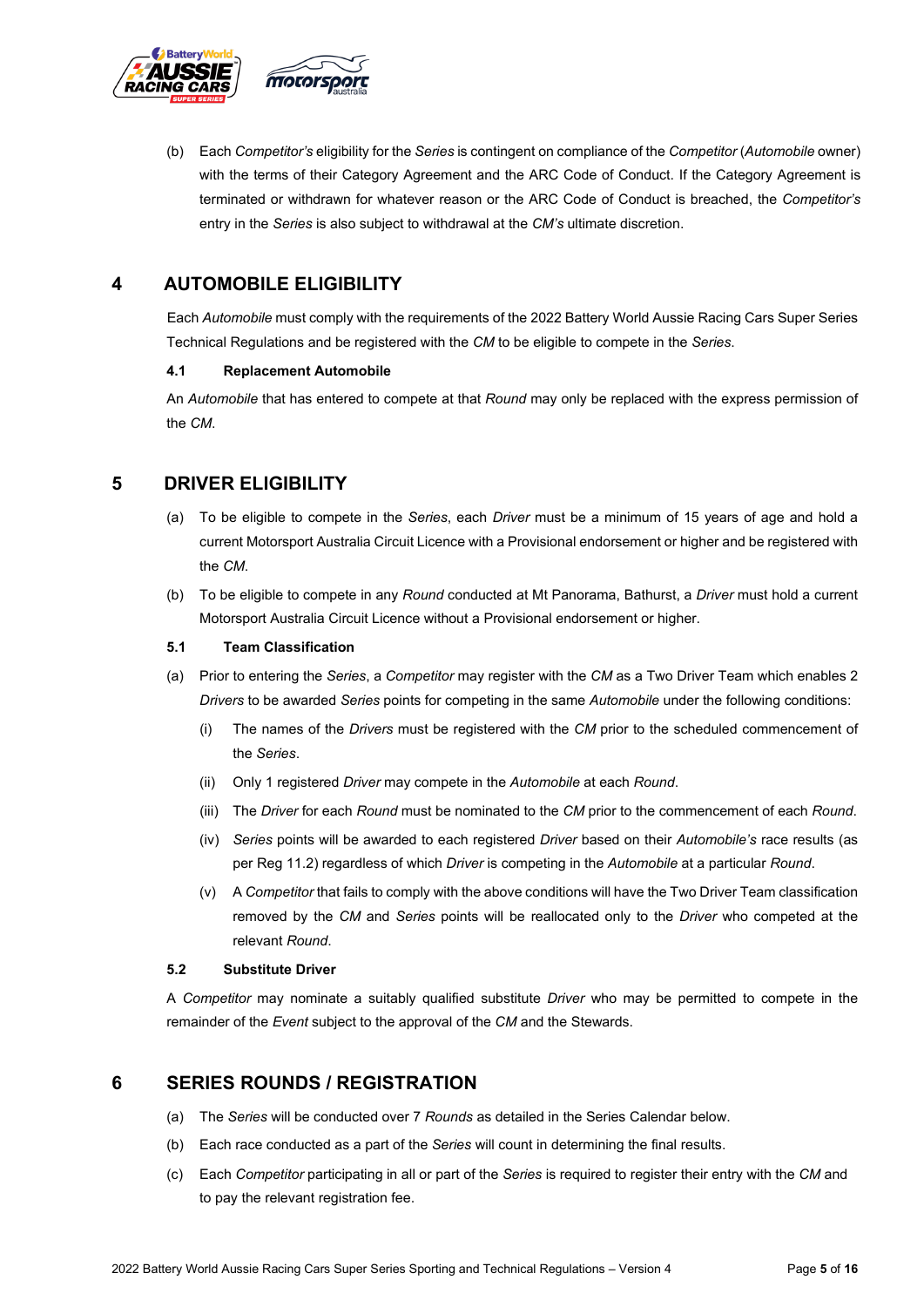

## **7 SERIES CALENDAR**

| Round          | <b>Date</b>      | <b>Circuit</b>           |
|----------------|------------------|--------------------------|
| 1              | $4-6$ March      | Sydney Motorsport Park   |
| $\overline{2}$ | $26 - 27$ March  | <b>Symmons Plains</b>    |
| 3              | 22 - 24 April    | <b>Wakefield Park</b>    |
| 4              | $13 - 15$ May    | Mount Panorama           |
| 5              | $20 - 22$ May    | <b>Winton Raceway</b>    |
| 6              | $29 - 31$ July   | The Bend Motorsport Park |
| 7              | $19 - 21$ August | Sandown Raceway          |

**Note:** The above calendar is subject to change. The *CM* will advise each *Competitor* of any change.

## **8 ROUND FORMAT**

The number, length and format of *Track* sessions will ultimately be negotiated between the *CM* and the *Organiser* prior to a *Round* and will be advised in the *Supplementary Regulations* issued for an *Event*.

#### **8.1 Round Format**

- (a) Generally, the format for each *Round* will be as follows:
	- (i) Practice 1 x 20-minute practice session.
	- (ii) Qualifying 1 x 20-minute qualifying session.
	- (iii) Races 3 or 4 races (number and length to be negotiated with the *Organiser*).

## **8.2 Variations to Timetable**

The timetable may be varied at any time due to exceptional circumstances only with the prior approval of the Stewards.

## **9 GRID DETERMINATION**

#### **9.1 Race 1 and Race 2 (Race 1 when there are 3 races scheduled for a** *Round***).**

The grid for Races 1 and 2 will be determined as detailed in the *CRSR*.

#### **9.2 Race 3 (Race 2 when there are 3 races scheduled for a** *Round***).**

- (a) The grid for Race 3 will be determined by either of the following methods on agreement at each *Round* between the *RD* and *CM*.
	- (i) As detailed in the *CRSR*; or
	- (ii) As detailed in the *CRSR* except that a maximum of the top 15 finishing positions from Race 2 will be reversed. The actual number of positions to be reversed will be determined by the *RD* and *CM* at each *Round*.

#### **9.3 Race 4 (Race 3 when there are 3 races scheduled for a** *Round***).**

The grid for Race 4 will be determined by the total number of outright points achieved by each *Driver* in Races 1, 2 and 3. The *Driver* with the highest total number of points at the conclusion of Race 3 will be placed in grid position 1, the *Driver* with the second highest total number of points will be placed in grid position 2, and so on.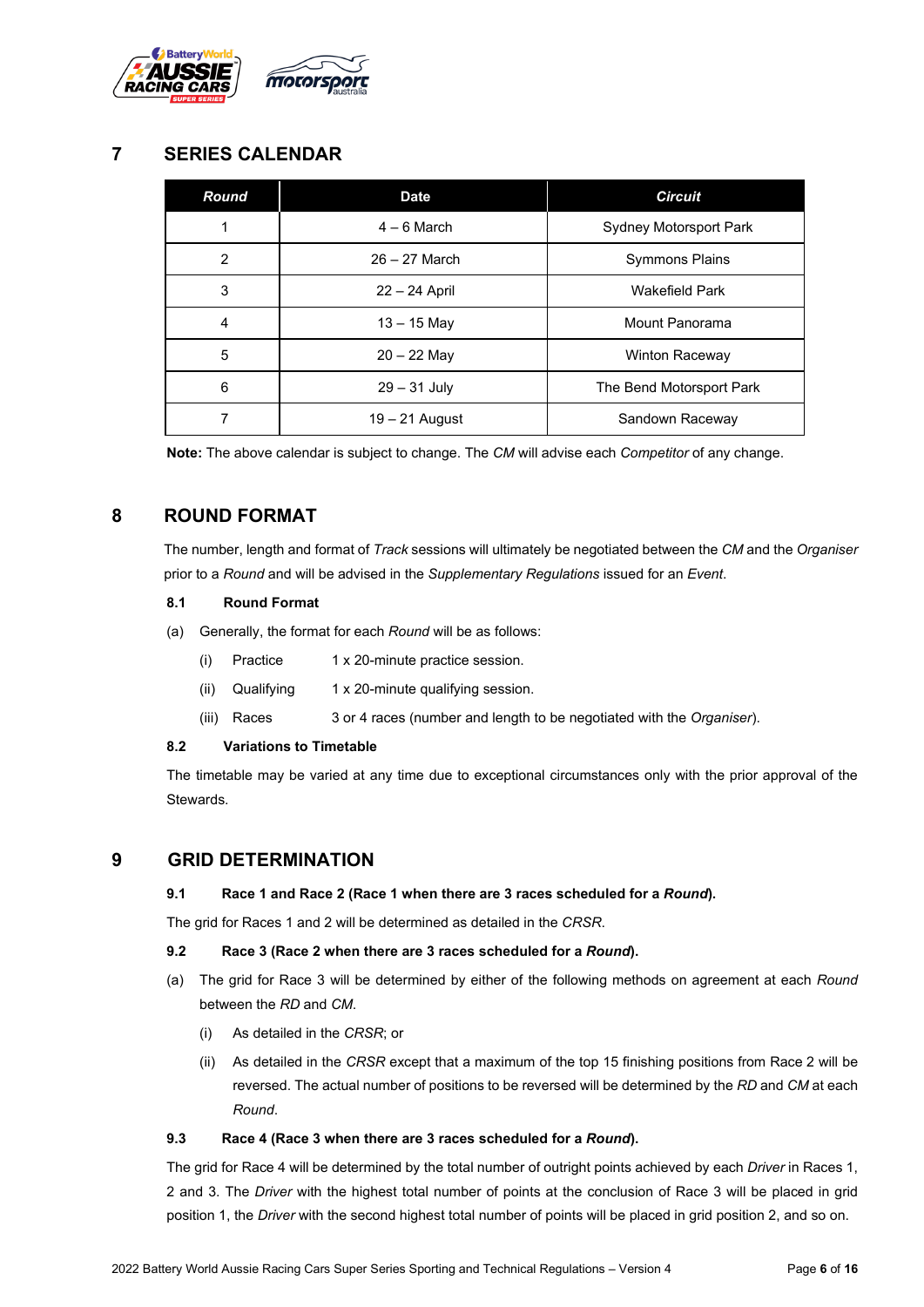

The grid positions for any *Drivers* tied on points at the conclusion of Race 3 will be determined by comparing the results of each of the tied *Drivers* in Race 3 of that *Round*. The higher grid position will be awarded to the higher placed finisher in Race 3.

## **10 START PROCEDURE**

The *Start* procedure for each race will be as detailed in the *CRSR* – Non-Championship Start – Standing start.

## **11 AWARDS and POINTSCORE**

#### **11.1 Prizes and Trophies**

Prizes, trophies and awards will be as determined by the *CM* and will be advised to each *Competitor*.

#### **11.2 Series Pointscore**

(a) Points will be awarded to each *Driver* (both finishers and non-finishers) for each race in the *Series* based on their position as listed on the race results as follows:

| <b>Position</b>  | <b>Points</b> | <b>Position</b>  | <b>Points</b> | <b>Position</b>  | <b>Points</b> | <b>Position</b>  | <b>Points</b> |
|------------------|---------------|------------------|---------------|------------------|---------------|------------------|---------------|
| 1 <sup>st</sup>  | 51            | 11 <sup>th</sup> | 41            | 21 <sup>st</sup> | 31            | 31 <sup>st</sup> | 21            |
| 2 <sub>nd</sub>  | 50            | 12 <sup>th</sup> | 40            | 22 <sup>nd</sup> | 30            | 32 <sup>nd</sup> | 20            |
| 3 <sup>rd</sup>  | 49            | 13 <sup>th</sup> | 39            | 23 <sup>rd</sup> | 29            | 33 <sup>rd</sup> | 19            |
| 4 <sup>th</sup>  | 48            | 14 <sup>th</sup> | 38            | 24 <sup>th</sup> | 28            | 34 <sup>th</sup> | 18            |
| 5 <sup>th</sup>  | 47            | 15 <sup>th</sup> | 37            | 25 <sup>th</sup> | 27            | 35 <sup>th</sup> | 17            |
| 6 <sup>th</sup>  | 46            | 16 <sup>th</sup> | 36            | 26 <sup>th</sup> | 26            | 36 <sup>th</sup> | 16            |
| 7 <sup>th</sup>  | 45            | 17 <sup>th</sup> | 35            | 27 <sup>th</sup> | 25            | 37 <sup>th</sup> | 15            |
| 8 <sup>th</sup>  | 44            | 18 <sup>th</sup> | 34            | 28 <sup>th</sup> | 24            | 38 <sup>th</sup> | 14            |
| gth              | 43            | 19 <sup>th</sup> | 33            | 29 <sup>th</sup> | 23            | 39 <sup>th</sup> | 13            |
| 10 <sup>th</sup> | 42            | 20 <sup>th</sup> | 32            | 30 <sup>th</sup> | 22            | 40 <sup>th</sup> | 12            |

- (b) The final race of each *Round* will be awarded double the points value as detailed above.
- (c) The results for each *Round* will be determined by the number of points scored by each *Driver* at that *Round*.
- (d) If there is a tie at the end of any *Round*, the final positions for that *Round* will be determined by comparing the results of each of the tied *Drivers* in the final race of that *Round*. The higher place in the *Round* results will be awarded to the *Driver* with the higher position in the final race.
- (e) At the conclusion of each *Round*, *Series* points will be awarded to each *Driver* based on the results of that *Round*. *Series* points will be awarded as detailed in the table in 11.2(a).
- (f) The *Driver* gaining the highest *Series* points total over the 7 *Rounds* will be declared the winner of the *Series.*
- (g) If there is a tie at the end of the *Series*, final positions will be determined by comparing the race results achieved by each tied *Driver*, with the *Driver* with the highest number of first places being awarded the higher *Series* position. If at this stage a tie still exists, it will be resolved by comparing the number of second, third or fourth places (and so on) achieved by each tied *Driver* until each position has been determined.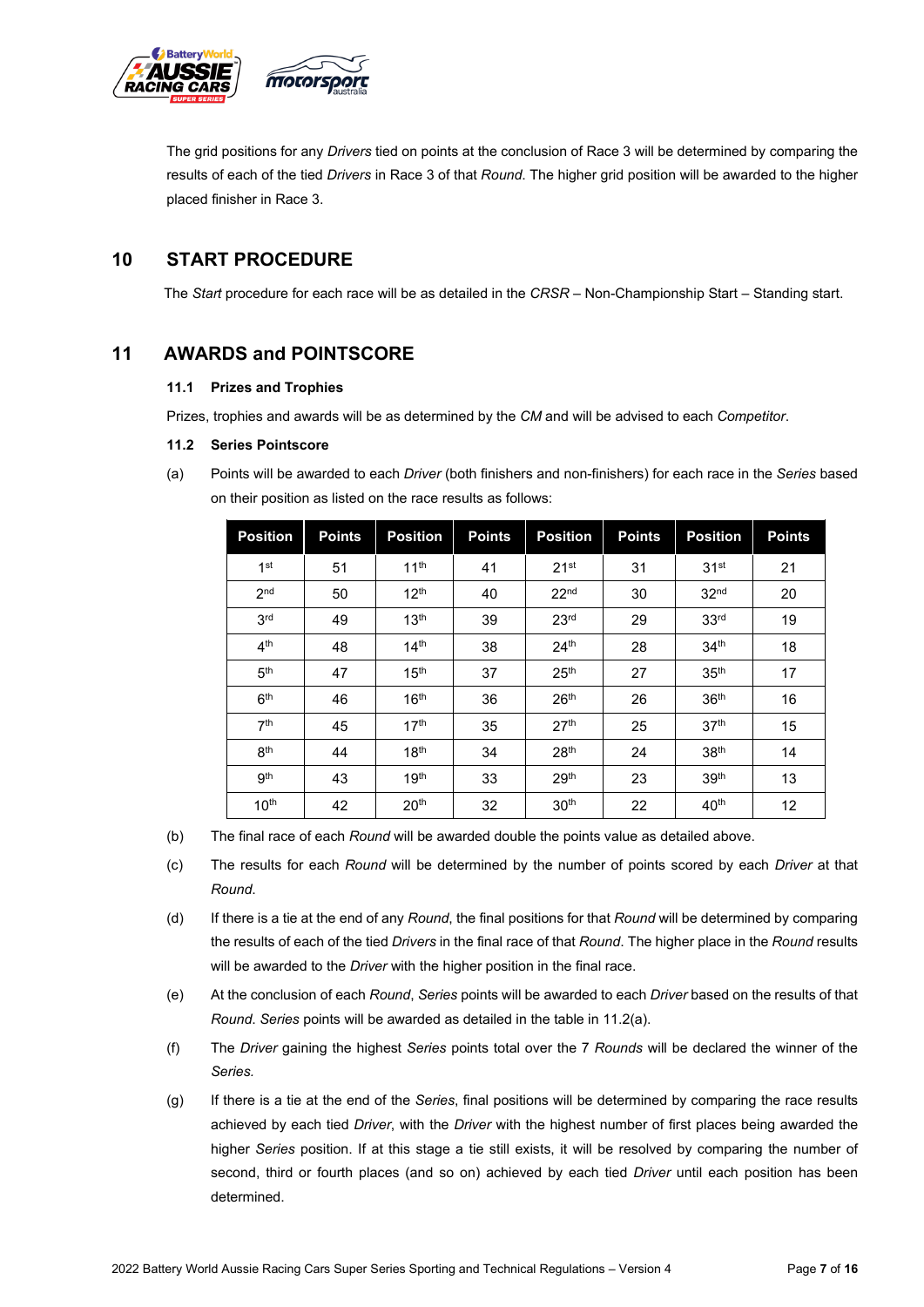

#### **11.3 Masters Cup**

- (a) The Masters Cup will be open to any *Driver* who competes in a 1940 Ford or an FJ Holden bodied *Automobile* or is over the age of 35 years.
- (b) Points will be awarded for the Masters Cup to each eligible *Driver* (both finishers and non-finishers) for each race at a *Round* based on their position relative to other eligible *Drivers* as listed on the race results as follows:

| <b>Position</b> | <b>Points</b> | <b>Position</b>           | <b>Points</b>  |
|-----------------|---------------|---------------------------|----------------|
| 1 <sup>st</sup> | 25            | gth                       | 7              |
| 2 <sub>nd</sub> | 20            | 10 <sup>th</sup>          | 6              |
| 3rd             | 16            | 11 <sup>th</sup>          | 5              |
| 4 <sup>th</sup> | 13            | 12 <sup>th</sup>          | 4              |
| 5 <sup>th</sup> | 11            | 13 <sup>th</sup>          | 3              |
| 6 <sup>th</sup> | 10            | 14 <sup>th</sup>          | $\overline{c}$ |
| 7 <sup>th</sup> | 9             | 15 <sup>th</sup> and over | 1              |
| 8 <sup>th</sup> | 8             |                           |                |

- (c) The results for the Masters Cup at each *Round* will be determined by the number of points scored by each eligible *Driver* at that *Round*.
- (d) At the conclusion of each *Round*, Masters Cup series points will be awarded to each eligible *Driver* based on the results for the Masters Cup at that *Round*. Masters Cup series points will be awarded as detailed in the table in 11.3(b).
- (e) The *Driver* gaining the highest Masters Cup series points total over the 7 rounds will be declared the winner of the Masters Cup.

#### **11.4 Gold Cup**

- (a) The Gold Cup will be open to any *Driver* who is over the age of 45 years.
- (b) Points as detailed in the table in 11.3(b) will be awarded for the Gold Cup to each eligible *Driver* (both finishers and non-finishers) for each race at a *Round* based on their position relative to other eligible *Drivers* as listed on the race results.
- (c) The results for the Gold Cup at each *Round* will be determined by the number of points scored by each eligible *Driver* at that *Round*.
- (d) At the conclusion of each *Round*, Gold Cup series points will be awarded to each eligible *Driver* based on the results for the Gold Cup at that *Round*. Gold Cup series points will be awarded as detailed in the table in 11.3(b).
- (e) The *Driver* gaining the highest Gold Cup series points total over the 7 rounds will be declared the winner of the Gold Cup.

#### **11.5 Penalty Points**

Any loss of *Series* points imposed as a penalty must be deducted from the *Series* points total at the end of the *Series* prior to determining final positions for the *Series*. These points must also be deducted prior to determining final positions for any other award in connection with the *Series* (e.g. Masters Cup, Gold Cup).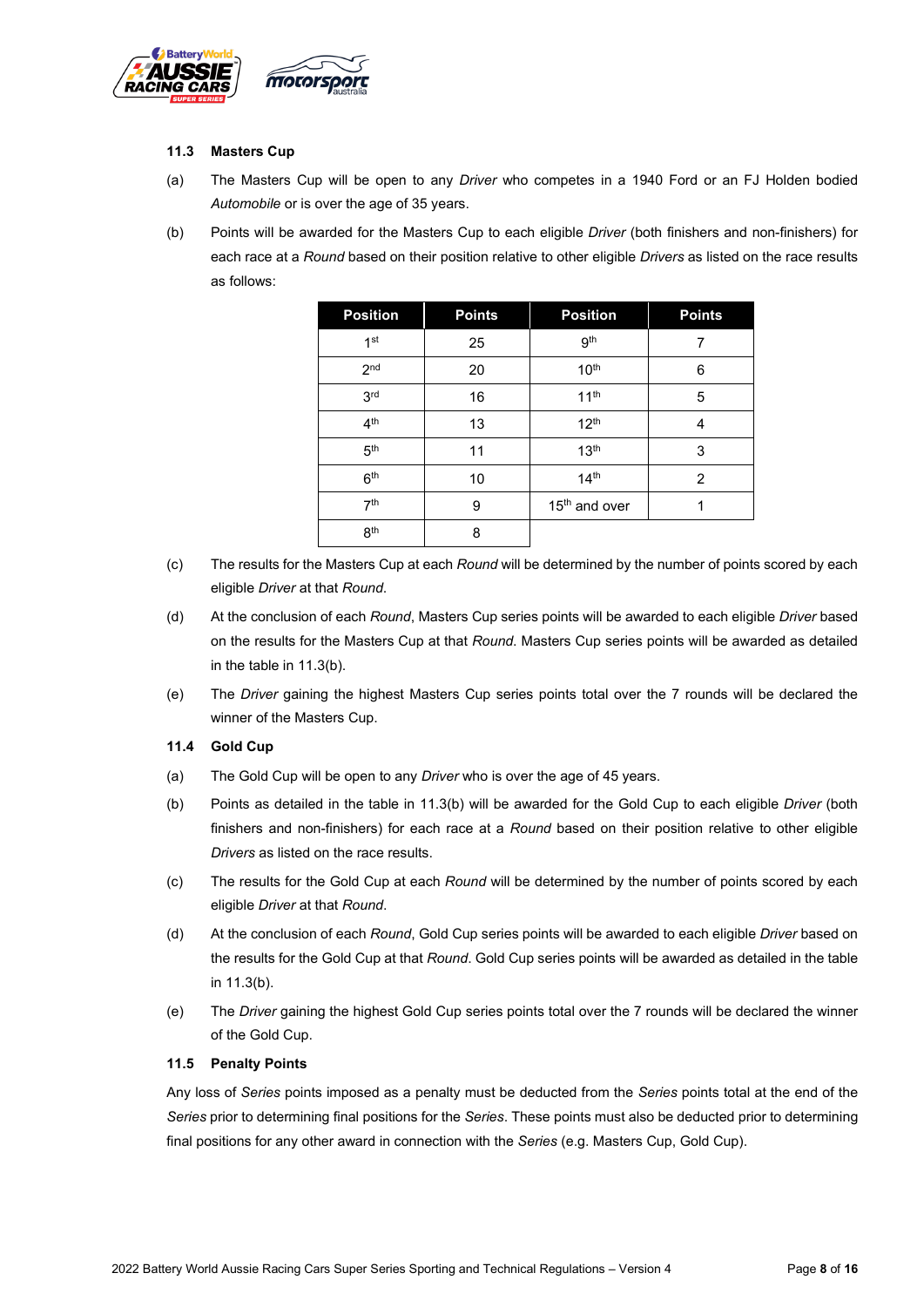

## **12 EVENT OPERATIONS**

#### **12.1 Series Registration and Entry**

- (a) The *Series* will operate under the Motorsport Australia Series Registration and Entry Process.
- (b) Series Registration and Entry Forms will be available from the *CM* who will submit an official entry list to the Secretary of the Event.
- (c) The Secretary of the Event will confirm that each entered *Competitor* and *Driver* hold the appropriate *Licence* by using the *Motorsport Australia* on-line licence checker.
- (d) The *CM* will also conduct document checking to confirm *Licence*, log book, Category Agreement and Code of Conduct details prior to each *Event*.

#### **12.2 Drivers Briefing**

- (a) Each *Driver* must attend the compulsory *Drivers'* briefing.
- (b) The time and location of this briefing will be detailed in the *Supplementary Regulations* for the *Event*.
- (c) The attendance sheet must be signed by the *Driver* to confirm attendance.
- (d) Other compulsory briefings may be convened as required and will be advised to each *Competitor* accordingly.

#### **12.3 Parc Fermé**

- (a) The *TD* will determine the dates and times for post session or post race *Parc Fermé* to occur.
- (b) When advise by the *TD*:
	- (i) Each *Automobile*, including those remaining in pit lane, must proceed directly to the designated *Parc Fermé* area via the most direct route (or as directed by the *TD*) at the conclusion of qualifying, without returning to pit or paddock areas and without interference from any third party (other than an Official).
	- (ii) Each *Automobile* completing each race must proceed directly to the designated *Parc Fermé* area (or as directed by the *TD*) at the conclusion of the race, without returning to pit or paddock areas and without interference from any third party (other than an Official).
- (c) An *Automobile* may not be removed from *Parc Fermé* except with the express permission of the *TD*.

#### **12.4 Practice**

The order in which each *Automobile* must proceed onto the *Track* at the commencement of each practice session will be determined by the *CM* in consultation with the *TD* and advised to each *Competitor* by the *TD*.

#### **12.5 Qualifying**

- (a) During qualifying, an *Automobile* may not return to the paddock/garage area without the express permission of the *TD*.
- (b) If an *Automobile* exits pit lane to the paddock/garage area during qualifying it will be prohibited to rejoin that session.
- (c) The order in which each *Automobile* must proceed onto the *Track* at the commencement of each qualifying session will be determined by the *CM* in consultation with the *TD* and advised to each *Competitor* by the *TD*.

#### **12.6 Pit Lane**

Each pit crew member is required to sign a Pit Lane Indemnity Form prior to the first *Track* session and to display identification as and if required by the *Organiser*.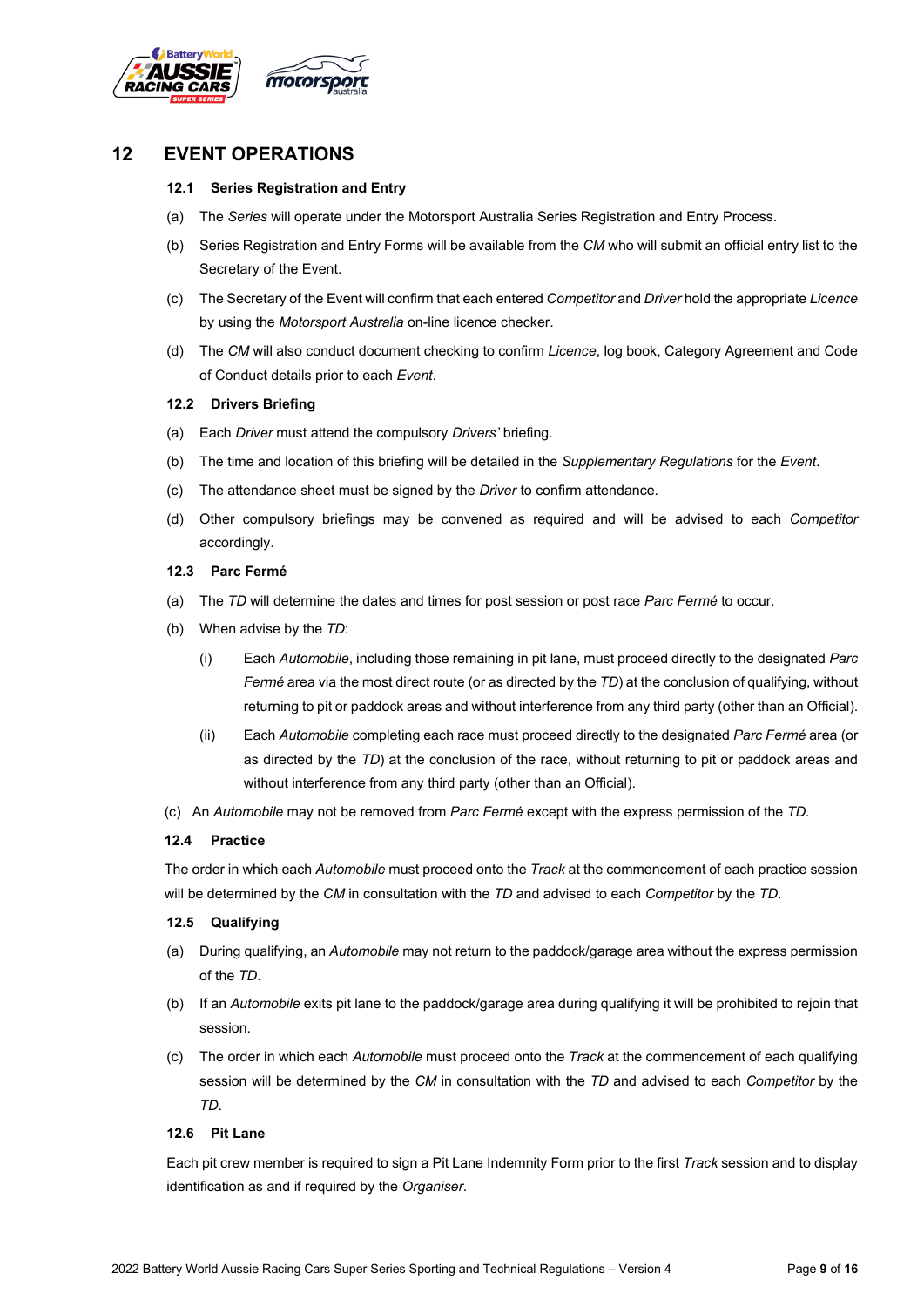

#### **12.7 Removal of Automobiles from the Circuit**

Following the commencement of the first qualifying session, it is prohibited to remove any *Automobile* from the *Circuit* prior to the release of all *Automobiles* from the *Parc Fermé* established following the final race of that *Round* without the prior express written approval of the *TD*.

#### **12.8 Safety Car**

(a) The Safety Car will be utilised as detailed in the *CRSR* except as follows:

When the Safety Car is deployed, each *Automobile* must form up behind the Safety Car in race order in a 2 x 2 formation with the race leader on the pole position side of the *Track*. When the Safety Car withdraws, this formation must be maintained, the leading *Automobile* must maintain the speed of the Safety Car before it withdrew and each *Automobile* must remain within 3 *Automobile* lengths of the *Automobile* in front until it has crossed the *Control Line*.

(b) Any variation to this procedure will be advised at the *Driver's* Briefing prior to each *Round*.

## **13 TYRES**

- (a) For *Rounds* 1, 2, 4, 6 and 7, each *Automobile* must be fitted with Kumho V700 205/60 R13 tyres only at all times during each *Round*.
- (b) For *Rounds* 3 and 5, each *Automobile* must be fitted with Nankang AR-1 205/60R13 90V TW80 tyres only at all times during each *Round*.
- (c) Testing on Nankang tyres is prohibited.
- (d) Each *Automobile* must be fitted with marked tyres only during each qualifying session and race at each *Round*. For *Round* 3, each *Automobile* must also be fitted with marked tyres only during the practice session.
- (e) Unless approved by the *TD*:
	- (i) For *Rounds* 1, 2, 6 and 7, each marked tyre must be a new, unused tyre purchased and fitted by the Kumho Tyre dealer (nominated by the *CM*) at the *Round* at which the tyre will be used.
	- (ii) For *Round* 3, each marked tyre must be a new Nankang tyre.
	- (iii) For *Round* 4, each marked tyre must be a new or used Kumho tyre.
	- (iv) For *Round* 5, each marked tyre must be a new Nankang tyre or a used tyre from *Round* 3.
- (f) Except for *Round* 3 where a maximum of 1 set of tyres is permitted to be marked, there is no limit to the number of tyres that can be marked for an *Automobile* at a *Round*.
- (g) The *TD* (or their nominee) will mark a minimum of 4 tyres for each *Automobile* prior to the first practice session at *Round* 3 and prior to the first qualifying session at each other *Round*.
- (h) It is the responsibility of each *Competitor* to ensure that only tyres marked for their *Automobile* for a particular *Round* are fitted to that *Automobile* at any time during each qualifying session and race at that *Round*.
- (i) A marked tyre damaged during a qualifying session or race may be replaced by a used tyre of similar wear at the discretion of the *TD*.
- (j) Except for *Round* 3:
	- (i) an unmarked, new or used tyre or previously marked tyre from another *Round* may be used during any practice session.
	- (ii) a tyre marked for a *Round* is prohibited to be used during any practice session at that *Round*.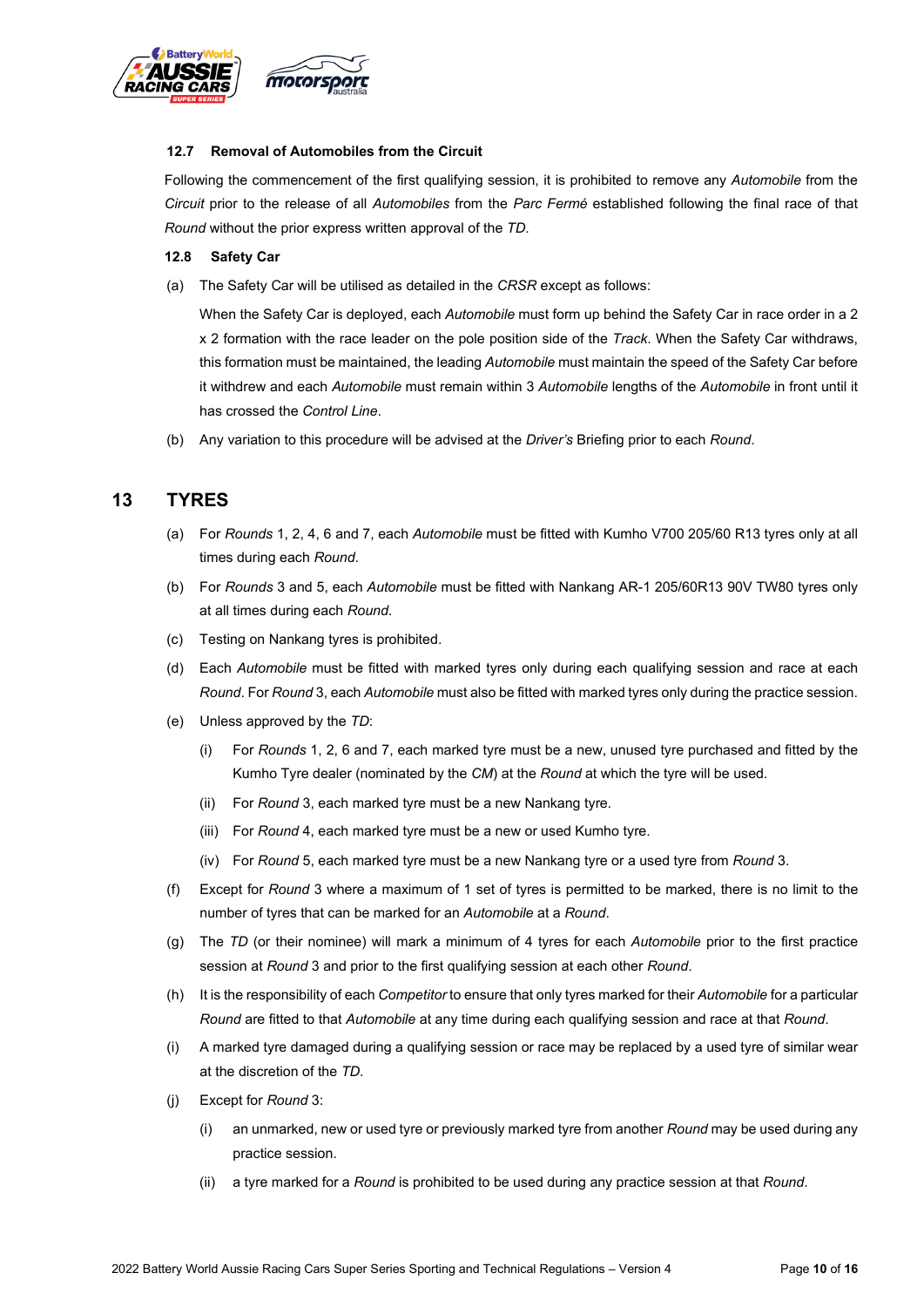

- (k) With the exception of the shoulders of a tyre, at no time prior to the commencement of any race, practice or qualifying session may any tread wear indicator be exposed.
- (l) Tyres must only be inflated with air.
- (m) With the exception of wear resulting from normal usage, each tyre must remain unmodified.
- (n) The removal of tyre "build up" from any tyre by any means, other than driving the *Automobile*, is prohibited.
- (o) The use of any tyre heating, heat retention device or chemical treatment is prohibited.

**Please Note**: The *TD* will be sole arbiter with regard to the interpretation and application of these tyre regulations. Any decision made by the *TD* in this regard will not be the subject of any protest or appeal.

## **14 FUEL**

For the duration of any *Round*, each *Competitor* must only use fuel that complies with the definition of Commercial Fuel as defined in the *Manual*.

**Please note:** With the exception of ambient atmospheric air and the specified fuel, no other substance may be added to the intake charge of the engine.

## **15 AUTOMOBILE MARKINGS**

#### **15.1 Automobile Markings and Series identification**

In addition to the requirements detailed below, each *Automobile* must comply with Technical Appendix, Schedule K of the *Manual*.

#### **15.2 Sponsor Signage**

- (a) Any *Automobile* may be required to carry such sponsor signage as requested by the *CM* from time to time.
- (b) Unless otherwise directed in writing by the *CM*, the following advertising space/properties are reserved for the exclusive use of the *CM* to promote *Series* partners and sponsors. At any time during the duration of the S*eries* (i.e. from 4 March 2022 to 21 August 2022) any *Automobile* registered for the *Series* or individual *Round/s* must ensure that the applicable brand/logo as listed below is fitted to the *Automobile* at all times

| Location                          | <b>Brand/logo</b>                            |
|-----------------------------------|----------------------------------------------|
| Front bumper (centre)             | KUMHO TYRE KUMHO TYRE KUMHO TYRE             |
| Front bumper (each side)          | <b>YUASA BATTERY</b>                         |
| Front windscreen banner           | Battery World                                |
| Rear windscreen banner            | As required by CM                            |
| Directly above windscreen on roof | wssie<br><b>AUSSIE</b><br><b>RACING CARS</b> |
| A-pillar                          | D (C                                         |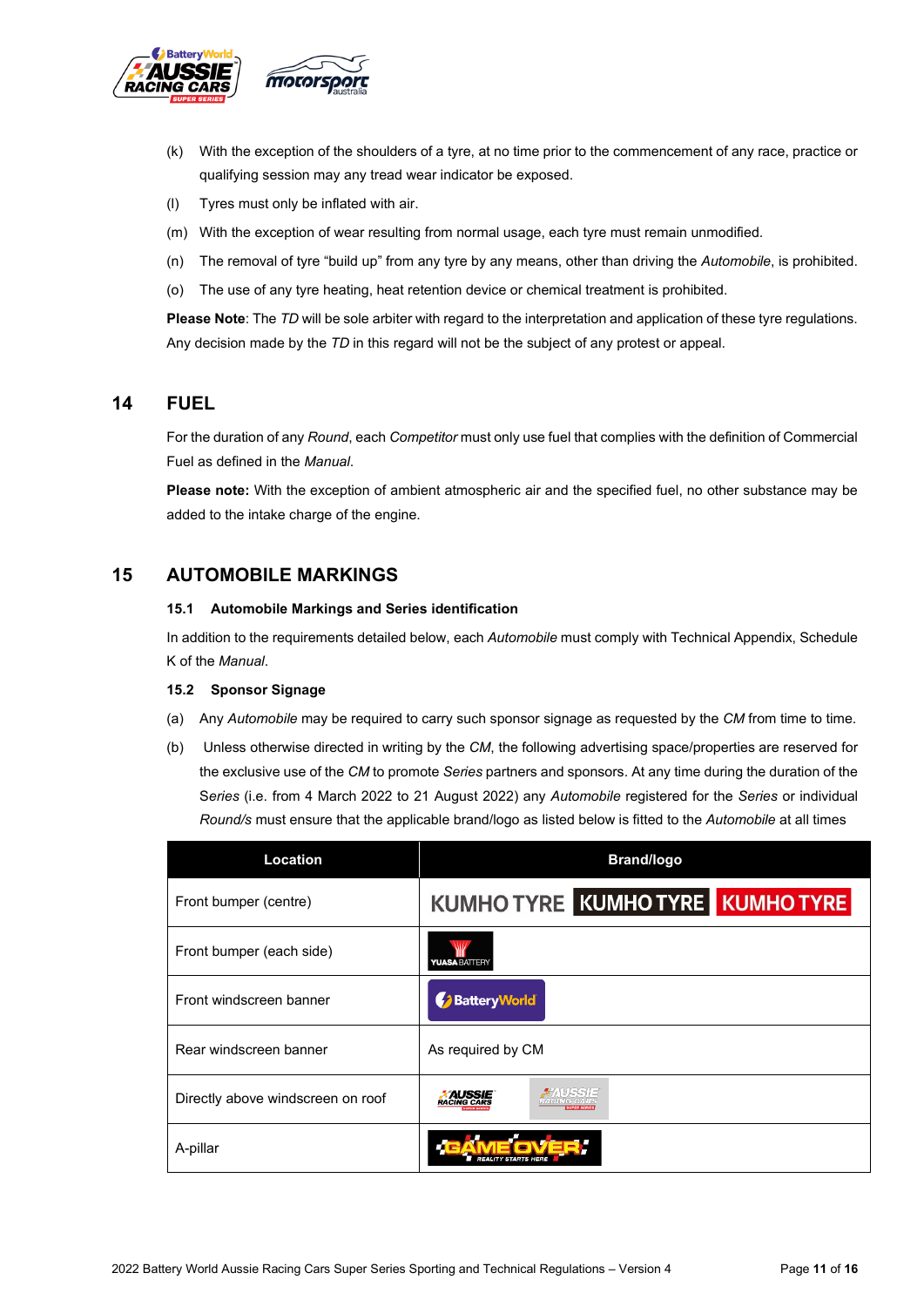

#### **15.3 Competition Number**

- (a) The *CM* will maintain a register of all competition numbers and these are the only competition numbers that are permitted to be used in the *Series*.
- (b) Each competition number must be affixed to each *Automobile* as detailed below:
	- (i) **Roof number** the number must be 200 mm high on a disk 400 mm in diameter placed in the centre of the roof to be read from the front.
	- (ii) **Side numbers** The number must be a minimum 180 mm high on a background with a minimum height of 200 mm. The background width must be at least 20 mm wider than the centralised number. The number must be located on a predominately flat area as close as is practicable in the area adjacent to the base of the A pillar as per the diagram shown below.



- (iii) **Motorsport Australia Logo** To be positioned as per the diagram shown above.
- (iii) **Bonnet Number** The use of a competition number on the bonnet is optional.
- (iv) **Front screen number and** *Driver's* **name** The use of a front screen competition number is mandatory and the *Driver's* name is optional. The number must be 35 mm high in fluoro yellow and be positioned on the right hand side of the windscreen 10 mm below the top black out strip. The *Driver's*  name, if used, must be 18 mm high in fluoro yellow centralised below the number.
- (v) **Rear screen number and** *Driver's* **name** The use of a rear screen competition number and *Driver's* name are optional. If used, the dimensions and colour must be as per the front screen but positioned on the lower edge in the centre.

## **16 IN-CAR CAMERAS**

- (a) In-car cameras are permitted, subject to their installation being approved by the Chief Scrutineer.
- (b) If an in-car camera is fitted it must be switched on and functioning for the entirety of any *Track* session.
- (c) A *Competitor* must immediately provide any in-car camera storage device to the *RD* on request.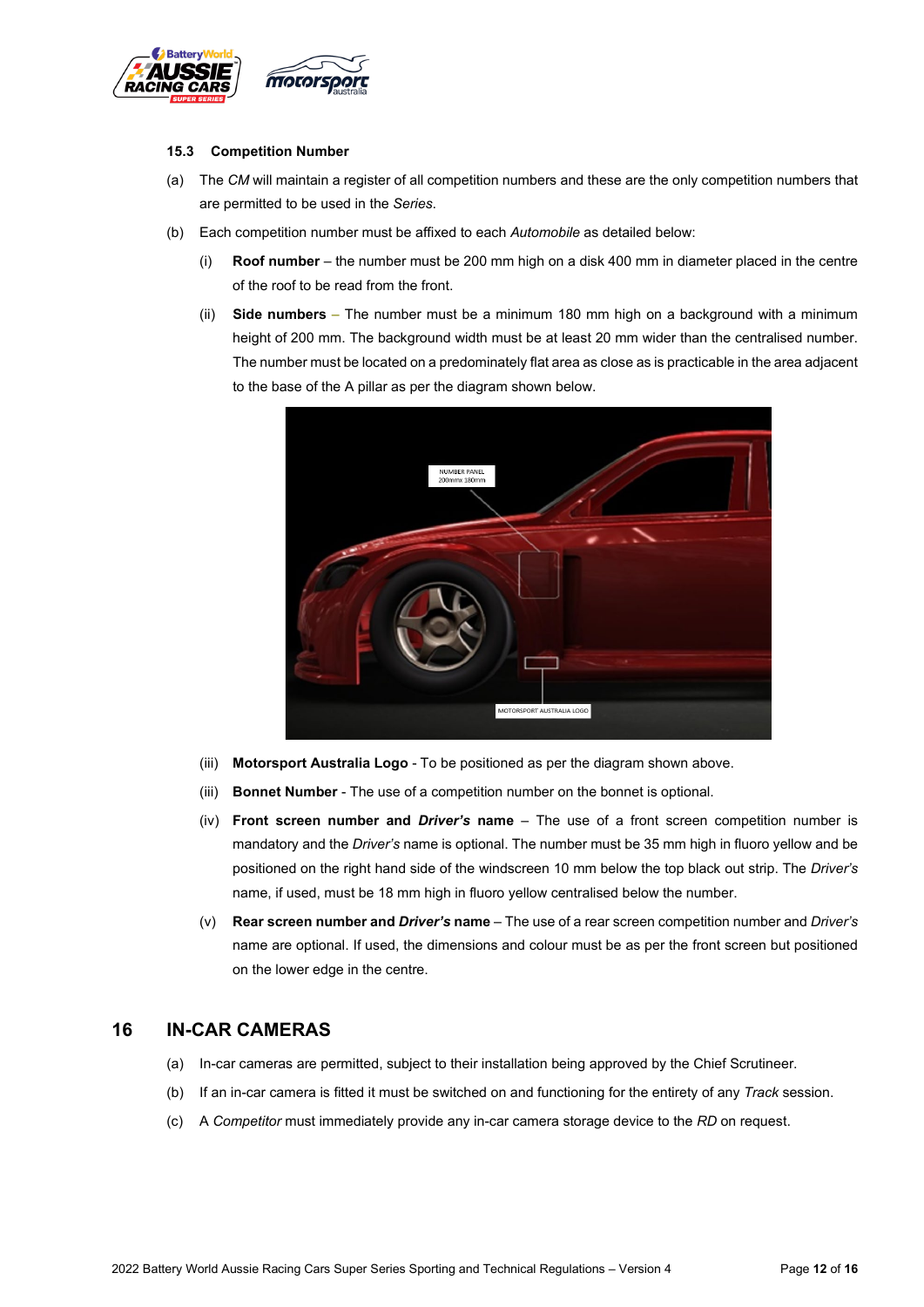

# **2022 Battery World Aussie Racing Cars Super Series**

## Technical Regulations

## **1 GENERAL**

(a) Aussie Racing Cars are manufactured and supplied by Aussie Racing Cars Pty Ltd (*Manufacturer*).

Contact Details: Aussie Racing Cars Pty Ltd Mob. 0404 052 878 Email. race@aussieracingcars.com.au

- (b) Each *Automobile* must remain in compliance with these Technical Regulations at all times during each *Round*.
- (c) Each *Automobile* must remain as supplied by the *Manufacturer* and apart from adjustments being made, where provision for such adjustments is provided by the *Manufacturer*, must not be modified.
- (d) Any modification, including but not limited to any cutting, drilling or welding of the *Bodywork* and/or *Chassis* is prohibited.
- (e) Unless authorised by the *Manufacturer*, the addition of ancillary equipment, including but not limited to, gauges and monitoring devices, is prohibited.
- (f) For the *Series,* each *Automobile* must be fitted with a Yuasa battery.

## **2 COMPLIANCE**

- (a) An *Automobile* or any component thereof nominated by the *TD* and advised to the *Competitor* may be impounded for the purpose of post *Event* examination for technical compliance. Any disassembly or reassembly cost required to enable a component to be impounded will be the responsibility of the *Competitor*.
- (b) Any dispute regarding the eligibility of an *Automobile* (or a component thereof) will be assessed, where appropriate, by a comparison of the item in question with a sample component supplied by the *Manufacturer*.

## **3 ENGINE AND TRANSMISSION**

- (a) The engine and gearbox must be a standard Yamaha FJ/XJR un-modified unit as fitted by Yamaha to the production motorcycle. This includes carburettors, except for the fitment of jets and needles as permitted in Article 3.2
- (b) If the engine is water-cooled, the installation of a water-cooled cylinder barrel by the *Manufacturer* is mandatory.
- (c) Only an engine supplied and approved by the *Manufacturer* will be eligible for use in a *Competition*.
- (d) The following modifications are permitted only when the modification is performed by the manufacturer.
	- 1. Welding of gear selector pin strengthening plate
	- 2. Pinning of cam shafts
	- 3. Installation of an additional OEM clutch spring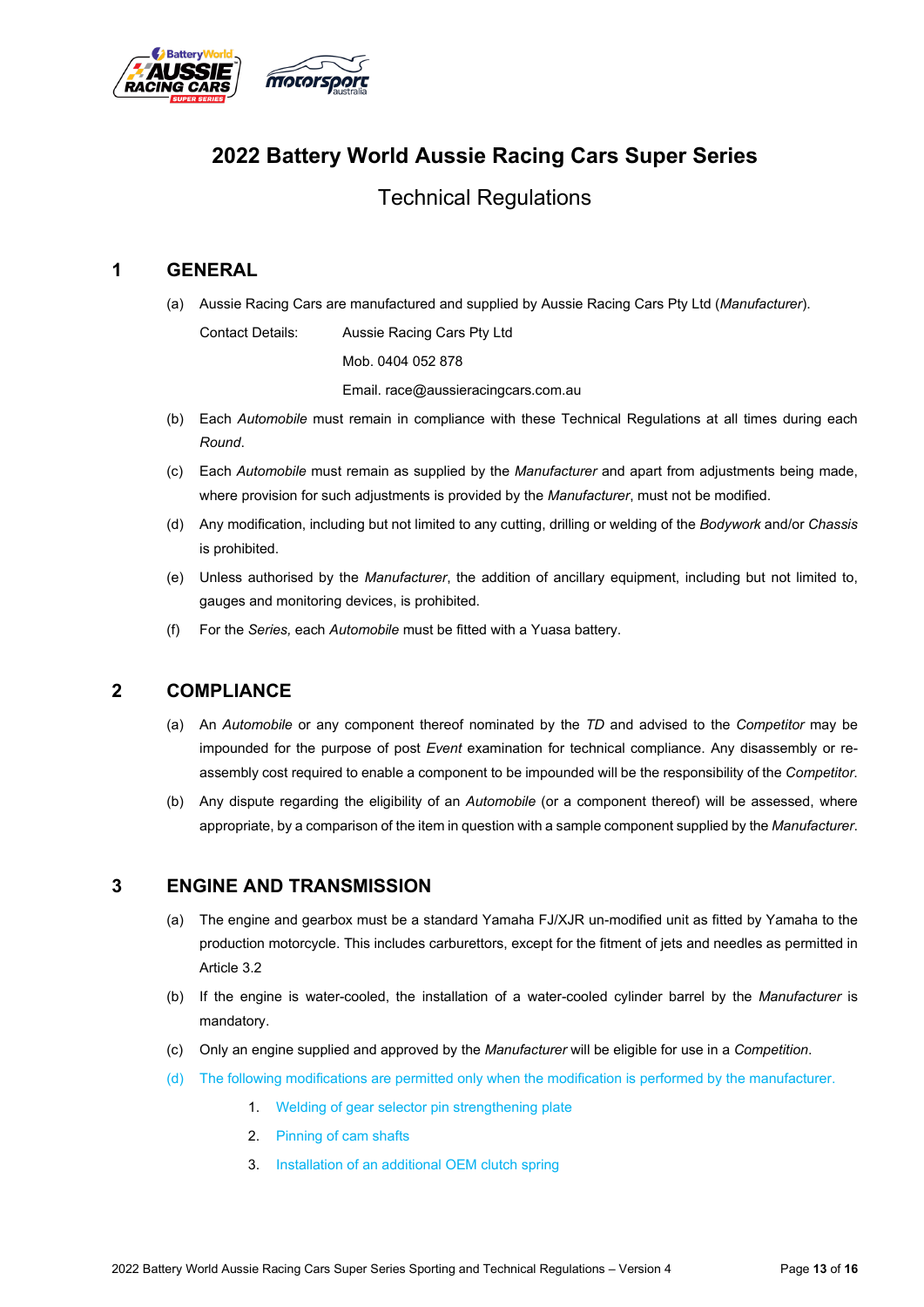

#### **3.1 Ignition Systems**

(a) An engine may be fitted with 1 of the 2 ignition systems outlined below:

#### (i) **Yamaha Standard Ignition**

The ignition system and base pick up must be standard Yamaha FJ/XJR un-modified unit as fitted by Yamaha to the production motorcycle.

#### (ii) **Aussie Racing Cars Approved Aftermarket Digital Ignition System**

The ignition system must be as supplied by the *Manufacturer*. The base pick up must be installed such that the 35 degree mark on the base pick up plate is in line with the 2 engine halves.

#### **3.2 Carburettors**

Any carburettor jet for metering fuel must be between Yamaha numbers 105 and 140 and the needle may not be reduced to less than 25% of the original diameter.

#### **3.3 Non Genuine Parts**

An engine gasket and oil filter may be of non-genuine manufacture but must be mechanically identical to genuine Yamaha products.

#### **3.4 Engine Reconditioning and Servicing**

- (a) An engine must only be serviced or re-conditioned by the official category engine service facility.
- (b) The complete engine must be inspected and sealed prior to use in a *Competition*.
- (c) An engine that has no *Seals*, or *Seals* that have been subject to tampering with will not be eligible to compete.

## **4 REAR AXLE AND FINAL DRIVE**

The final drive ratio must be 2.5:1.

### **5 SUSPENSION ADJUSTMENTS**

- (a) The suspension may be adjusted only by the means provided by the *Manufacturer*, and only within the limits of the standard mechanical components.
- (b) Each spring must remain standard as supplied by the *Manufacturer*.
- (c) Except for the installation of new seals as part of normal servicing performed by the official category shock absorber service facility, each shock absorber must remain standard as supplied by the *Manufacturer*.

## **6 ELECTRICAL**

The electrical isolation switch must remain as provided by the *Manufacturer*.

## **7 DATA LOGGING**

Unless specifically authorised by the *Manufacturer*, the use of any device or instrument capable of storing or transmitting any form of data collected from the *Automobile* is prohibited.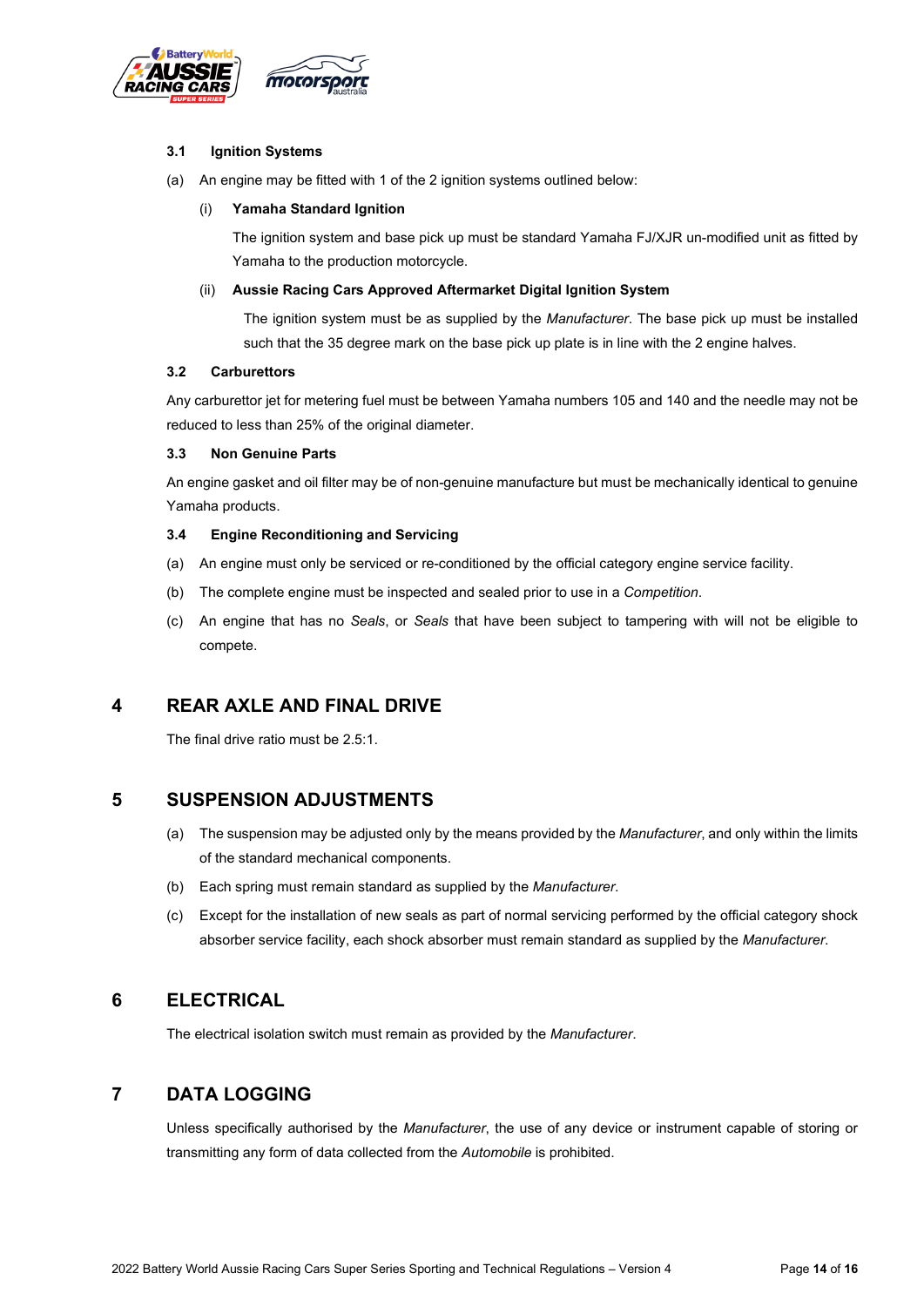

## **8 REPAIRS**

- (a) Repairs may be necessary as a result of damage in a *Competition* or through normal wear and tear.
- (b) Minor repairs to *Coachwork* may be made by a *Competitor*, provided that the repaired structure respects the design parameters of the original undamaged component and is acceptable to the *Manufacturer*. The highest standard of presentation is only acceptable.
- (c) Any *Coachwork* repair not of a minor nature, identified as such by the *Manufacturer*, and repairs to any other component of the *Automobile* must be performed by the *Manufacturer* or its approved repairer.

#### **9 BRAKES**

#### **9.1 Brake Pads**

Brake pads are free.

#### **9.2 Brake Rotors**

The only brake rotors that are permitted to be fitted are as follows:

|       | <b>Calliper type</b> | Part No.          |
|-------|----------------------|-------------------|
| Front | AP                   | RDA679 D or S     |
|       | Other than AP        | RDA118 D or S     |
| Rear  | All                  | ARC RDA188 D or S |

#### **9.3 Adjustable Brake Bias**

- (a) The only brake bias adjuster that is permitted to be fitted is ARC part number C-BBA.
- (b) The adjuster must only be fitted in the position approved by the *Manufacturer* such that bias adjustments cannot be made while the *Driver* is seated in the race position with the seat belts fastened.

## **10 MINIMUM WEIGHT**

At no time may the minimum *Racing Weight* of an *Automobile* be less than 595 kg. This weight must be achieved with the *Driver* and all of their equipment.